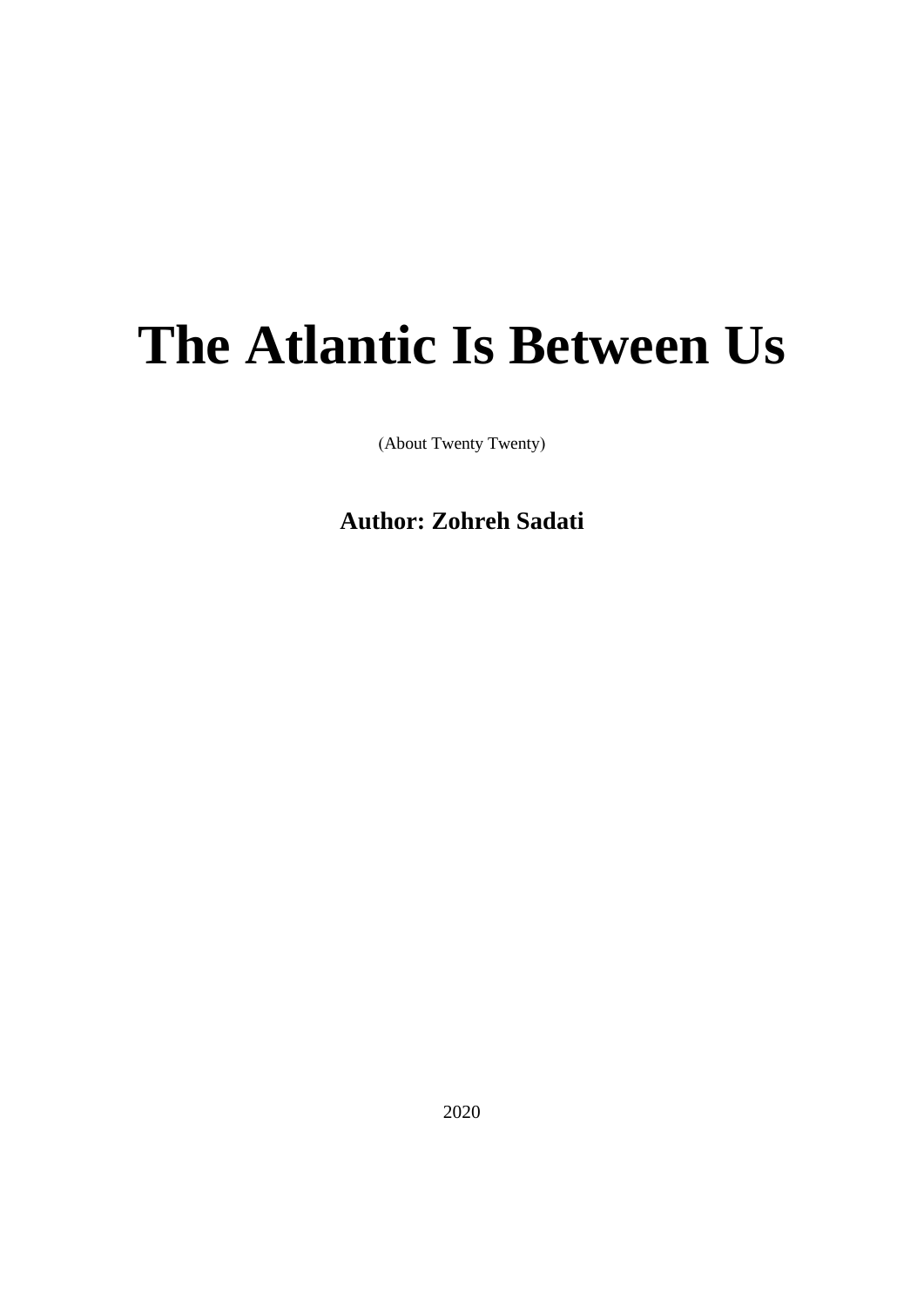You were born in New York After my first birth I was born over and over again with you After your hands, I escaped from myself with you We set off the fire beneath our feet And my hand saw the world anew from your hands The shadows go mingled You see Yet We dance We dance History dissipates on our mind My love Is it but the fact that? A moment of weapon A moment of war A moment of kisses A moment of street music through carnivals A moment of your eyes Will remain on my thoughts I was a child Became a teenager I got to be a youth I became a country I became a boy In all the mass genocides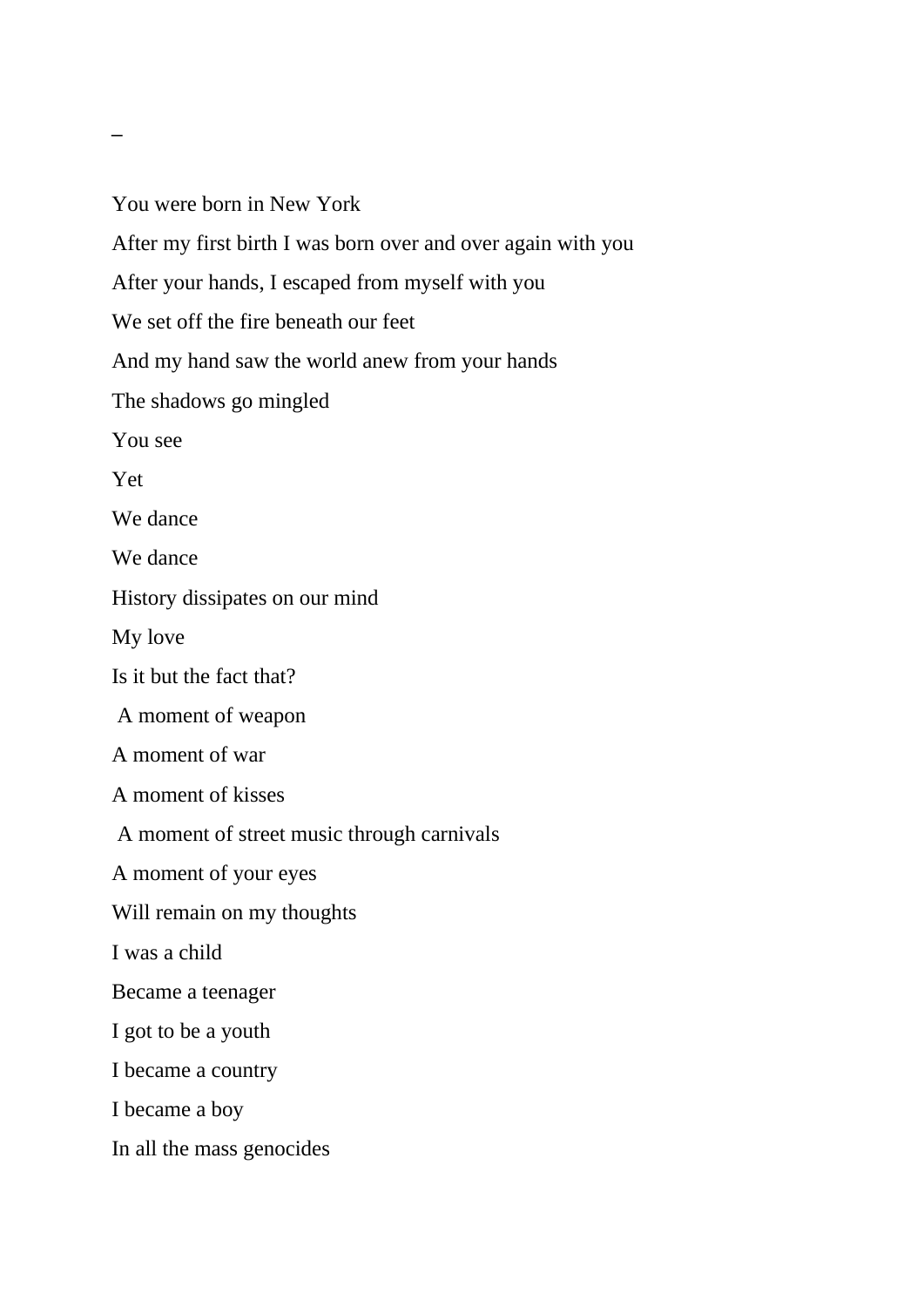In all remote countries, I swear on your name We have jumped over fire together We have jumped over fire together Come and tell me about future so that I know the end of the world You pour for me red wine in a delicate crystal glass I look at your face I die As she died As she was killed I write you poems To show you love through different languages Bodies to be free from torment Bodies to be free from the chains Bodies have a reference to her for us And the wars will not set us separate And ways will toil much to reach love More than us And even death Does not suffice for us For I have been born over and over again with you after my first birth We have jumped over fire We have jumped over fire Your heart beats for people whom you like But hearts always beat for people away Hands, feet, eyes and minds Beat Moments reach each other in our hands' beats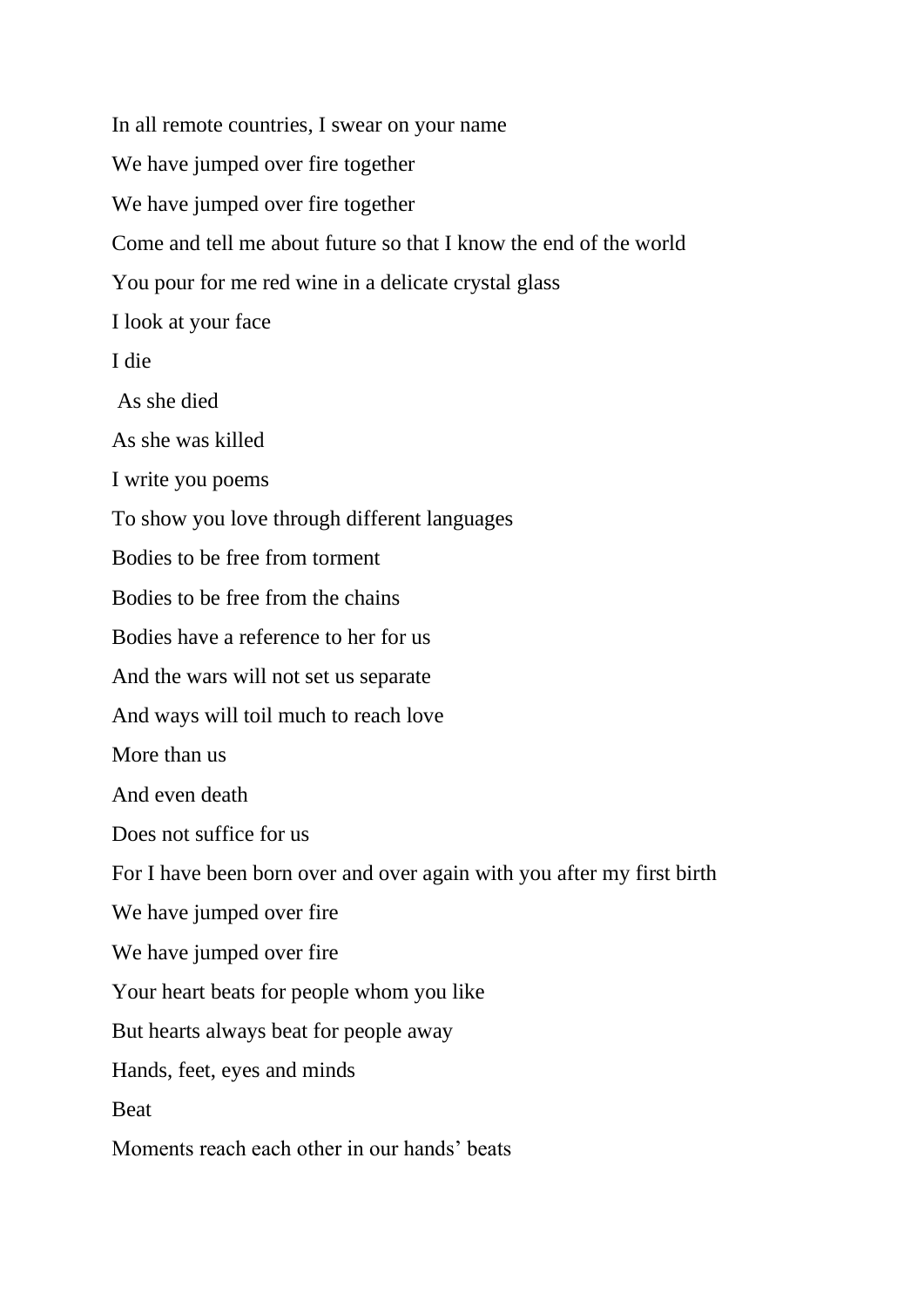And

If you are again born

We will see each other's' hands in the dance of the bodies by each other.

We dance

We dance

Today, September 22nd

I cry at night to come back to see you again

I do not know how you spend our moments or think about what you see before sleep

I myself know that every night, before I sleep, I see you standing in front of me

And I have learned just to cry

Autumn begins tomorrow, but your history sticks to seven days to autumn

My beloved

Nowhere in this city makes me happy, and I keep my hands

Come back and save me from autumn

I approach the new UN and all the international negotiations

I get away from all the politics that have set you afar

I am not afraid of moon's warming on Earth

I am afraid of being away from you and being less loved by you

I loved New York to be far from you, but I forget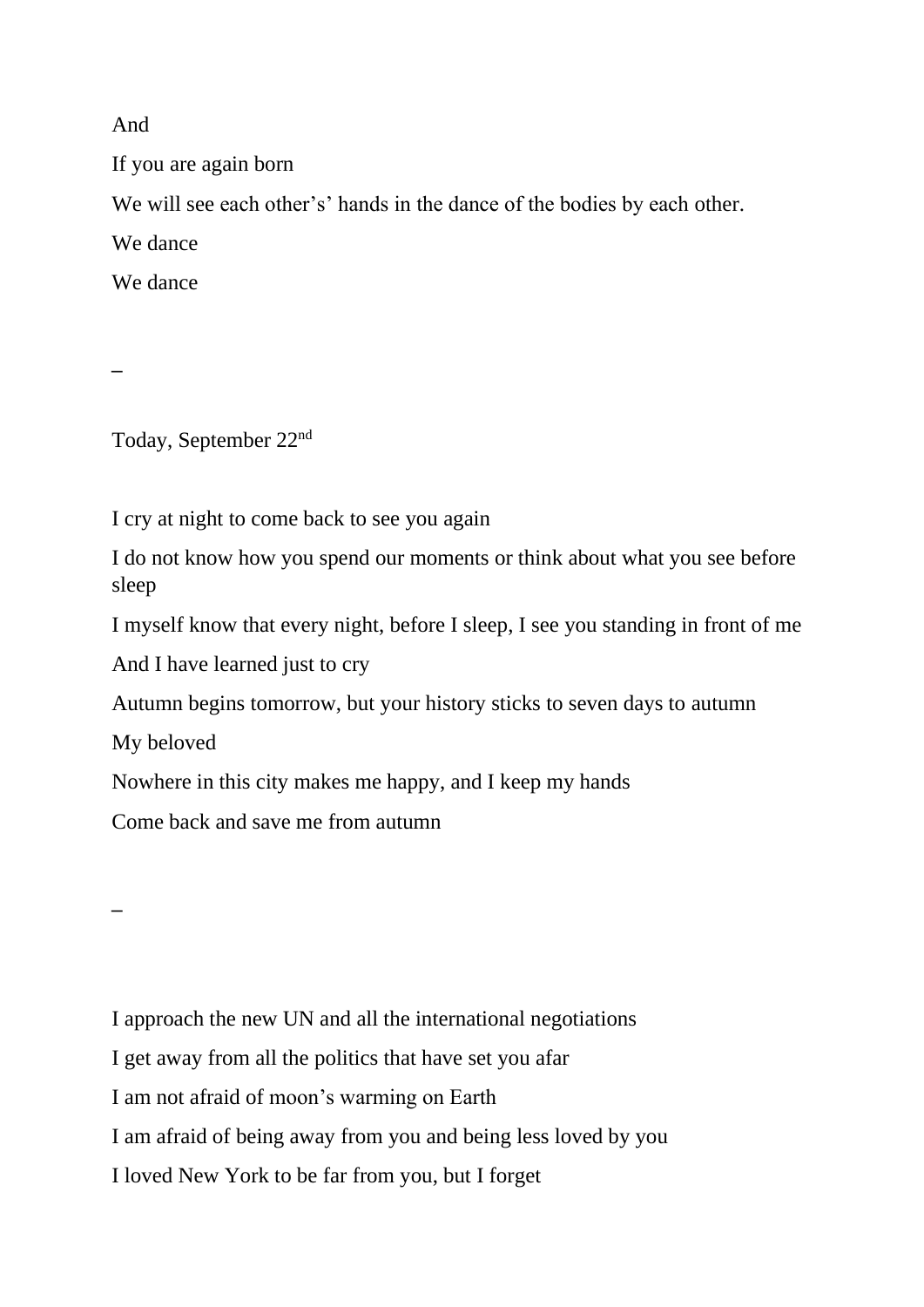You walk now, hold your drink, and I am standing here in the center of my thoughts,

Ships send me there

Waters help me

Just leave the land to me and change the plan

 **\_**

With you I will review all the loves of the future While I am laying on the bed at night Crying for homesickness is the only way out Dear, come back Come back or hold me in your arms forever

 **\_**

Time will flow before coming to New York

I love that big city and its rivers

I will meet you over that bridge

When the wind brushes my hair on my face, you look at the past thoughts, to my country, to me

And we will walk in the city until the first concert

Tell the whole city to show its buildings to me

The Atlas Ocean lies between us United Nations is for us I am not afraid of war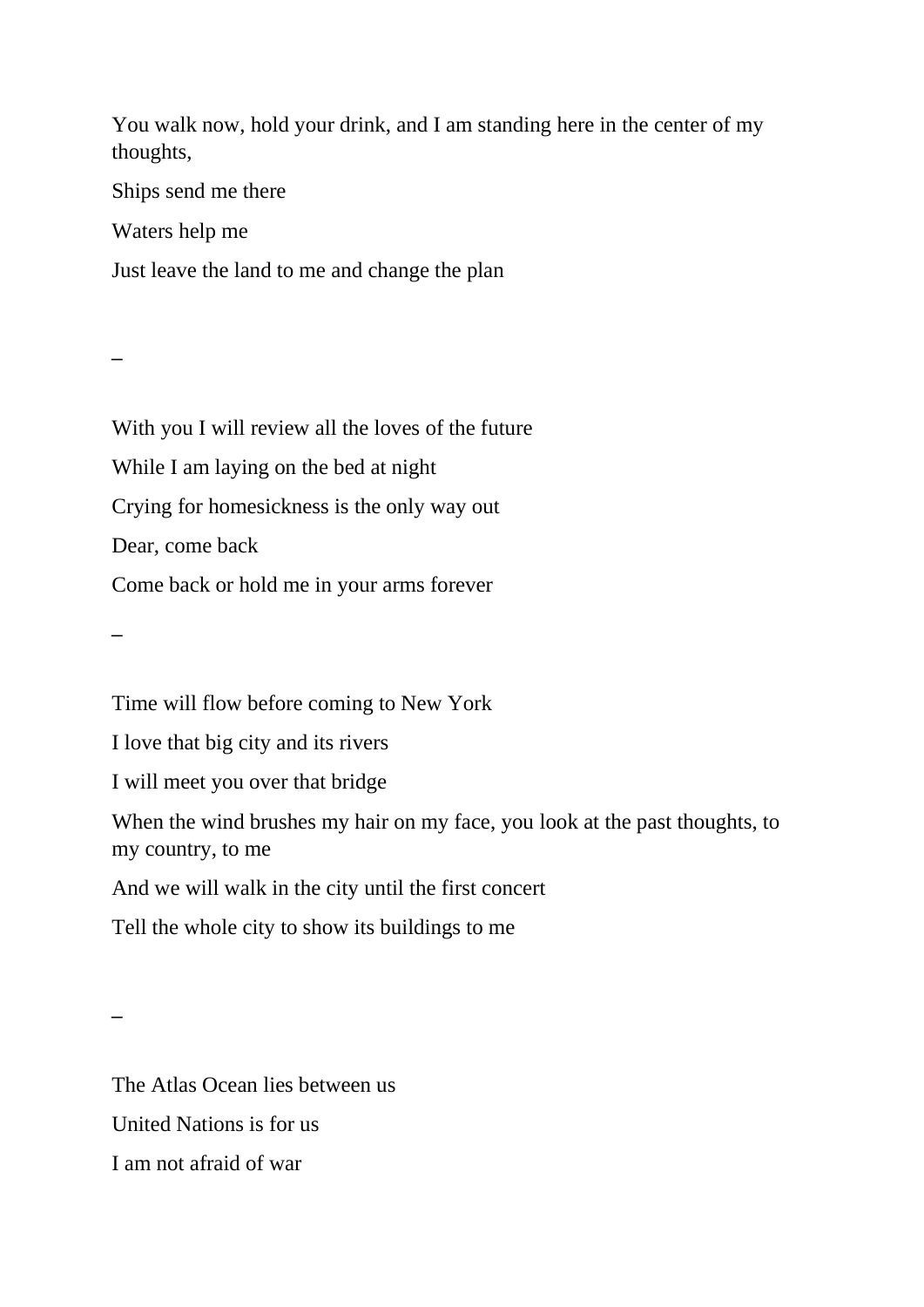I am afraid of your words in the UN

Mr. President you listen to us

To the children's voice in Serbia during the civil war about whom even the reporters do not want to talk

To my child who dies by your hand

To my beloved man who is away to help all the organizations,

What can be your opinion?

I think about the path

Years have passed and for a not so far future, they will be waiting!?

 **\_**

 **\_**

I miss you

For all our un-experienced memories among the small yachts of the big country

I will get a far from you again in less than ten days.

This time 2020 is the year of bandits going to the forests

Equal with to us

With the distances that have formed between us

That is what they want

Not to kiss each other

To believe the wars

That I do not sing you lullabies

Dance among oaths, news

Man… Man... I do not deserve all this pain, and our children do not deserve death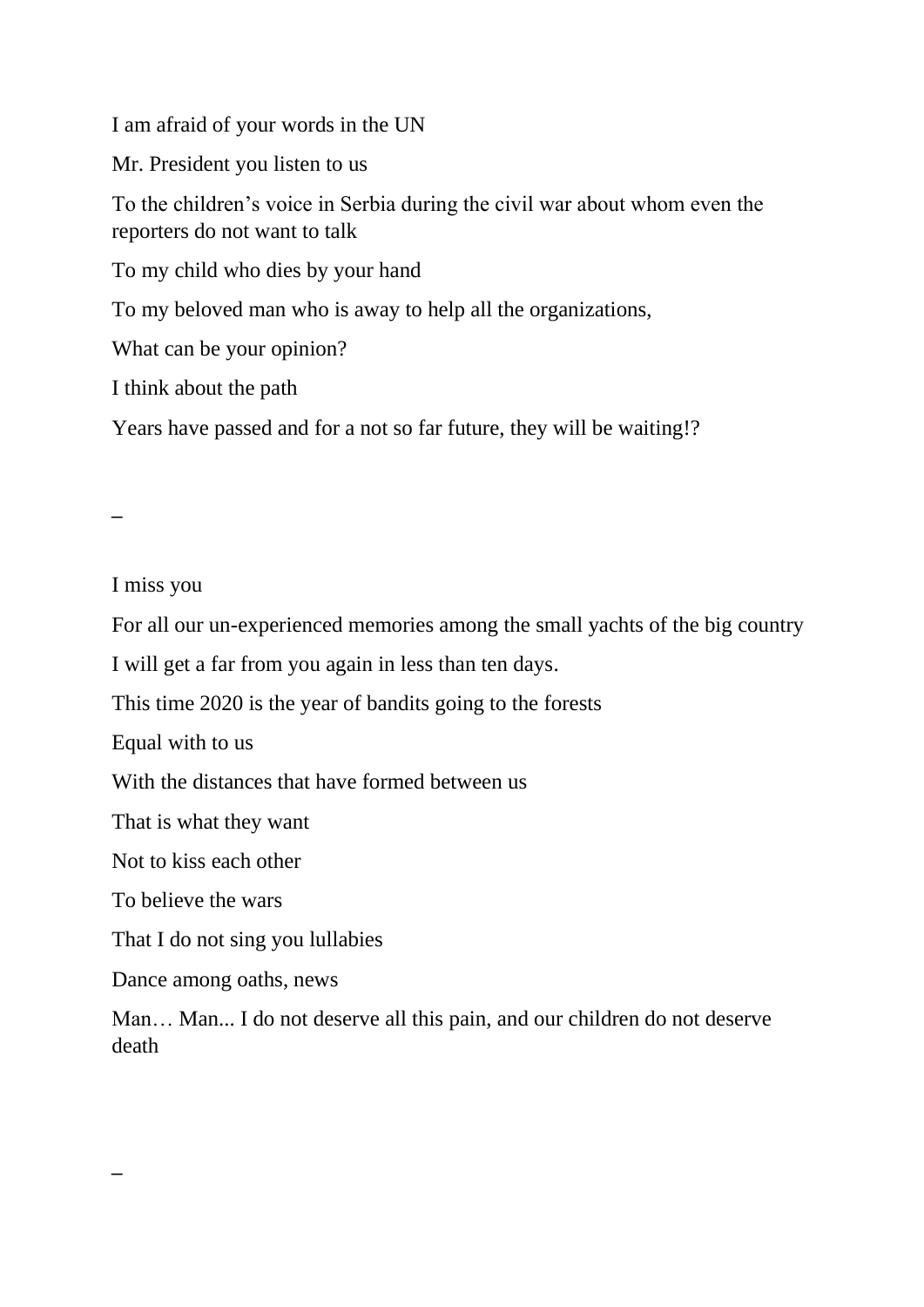My fears have no more colors,

My eyes do not recognize the moments anymore to see you

Where in the ocean have you opened your arms, that the sharks' arms are closer seen than yours

If the storm comes it will blow the whole country and Mr. President can no more reach us

Tell the rain not to come

Tell the mist and dust to take over us

Tell the whole ocean to see the storm

Tell it to get away from us

I want you

 **\_**

America brings pain with it

Or the whole world wants to be revealed to it

If countries do not wash their hands from people's blood

And if I want to harvest the dream of having a child on my mind

Which policy and whose hands should I pass?

If my man be away and love knows no time to fulfill

Should I talk to the Democrats or the Republicans?

You know that love will not be patient and cruelty to woman will not be just equal to the loss of virginity

Power roots in my fingers and feet

My lips get warm

There is nobody to tell the trees

Or poets to compose for liberty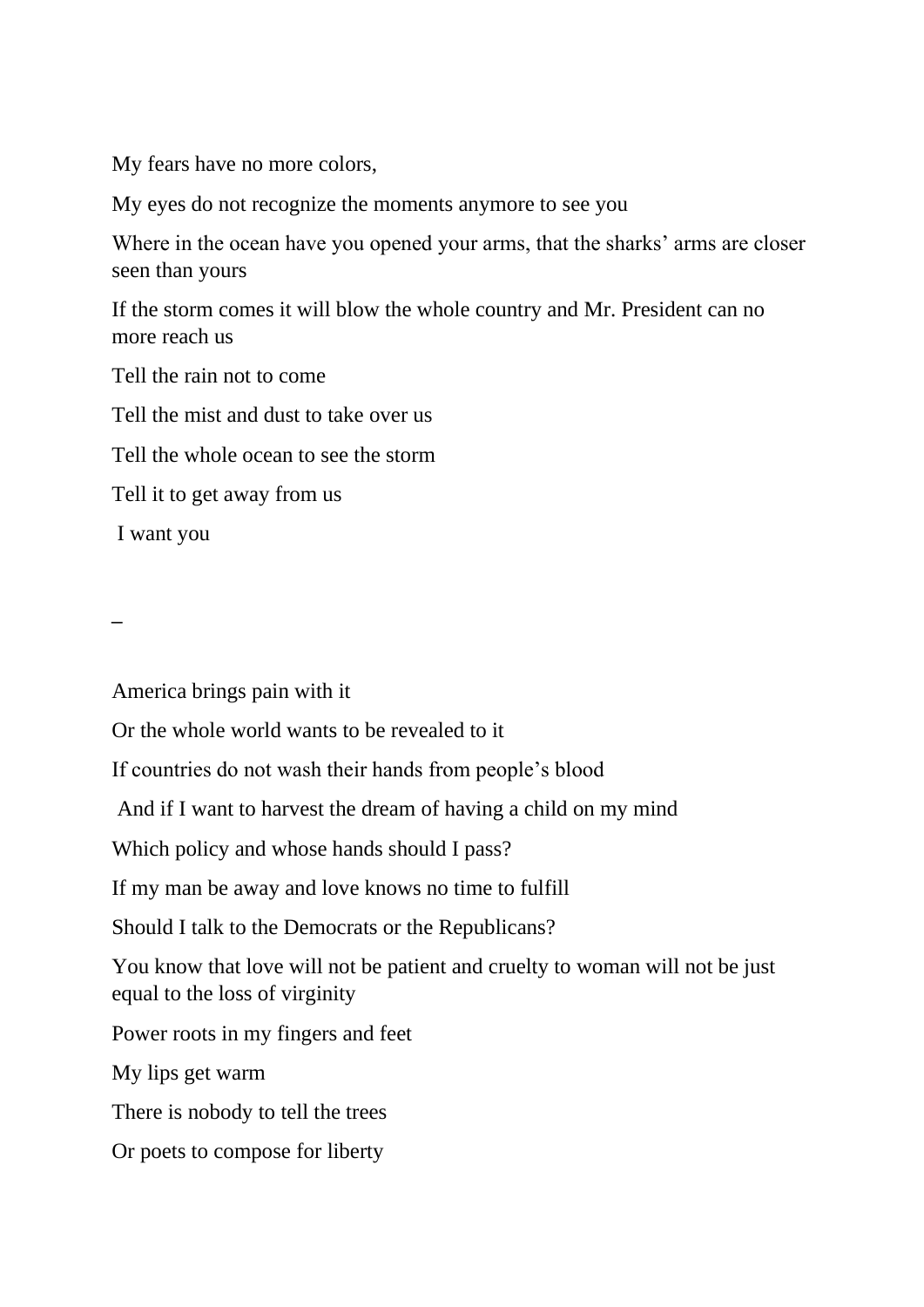You grow in body and go free in waters The oceans will try for us to reunite Tell the path to move beside us and the signs to wave to us

 **\_**

America is sad for itself

Or the whole world wants this to happen if

Countries do not give up the blood of the people for freedom

I want to dream of having a child every moment

Which policy, which person should I go through?

My man is far away and time will not return again

I have to talk to the Democrats or the Republicans, for whom our land is called terrorism

Love will not have patience

And oppression was equal to the loss of virginity for us

Between wars

Power took root between the toes and the feet

The lips became hot

Tell for the trees!

Or, poets

!Say poetry for freedom

You soldier

You put the body into battles with the enemy and stayed there

Ah

The Try to reach us Oceans

Tell us a way to move with us

Shake your hands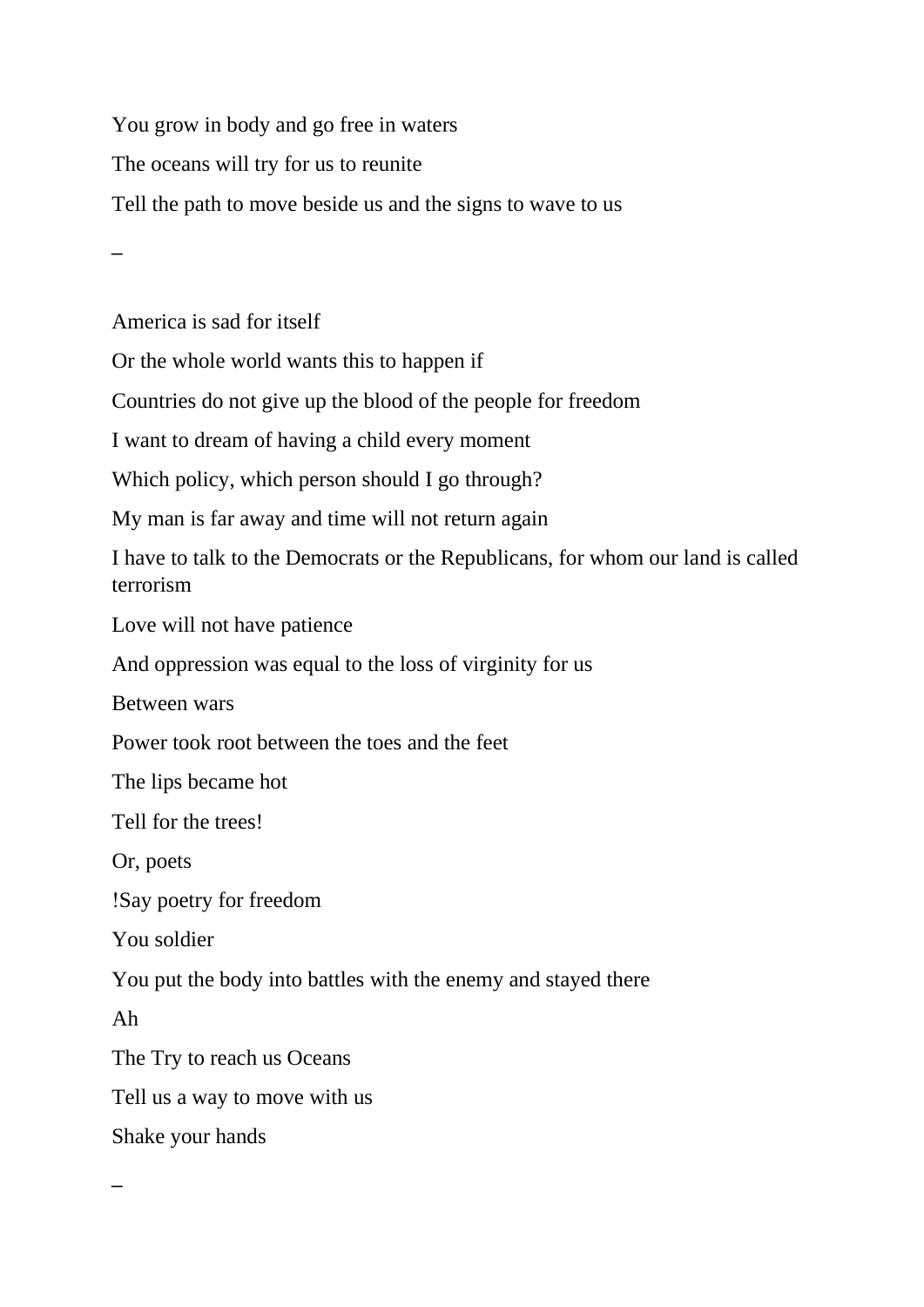Man Puts his head on my lap, I wish this dream may have no end

 **\_**

I did not choose New York for you, who knows what UN does If all the Houses get White, I still will not trust If white people walked amongst the black If there were no protests ever If the country was not in the hands of a black And Bronx be what it used to be before you If my race causes your humanity to annihilate And I be the cause for all the mass genocides I will do everything with all love, as Hitler with Eva I am right with you Mr. President You and all your obstinacy You and all your allied nations Ah! You Alas! Your unity!

We were ready for all that happened And prepared no clothes for war